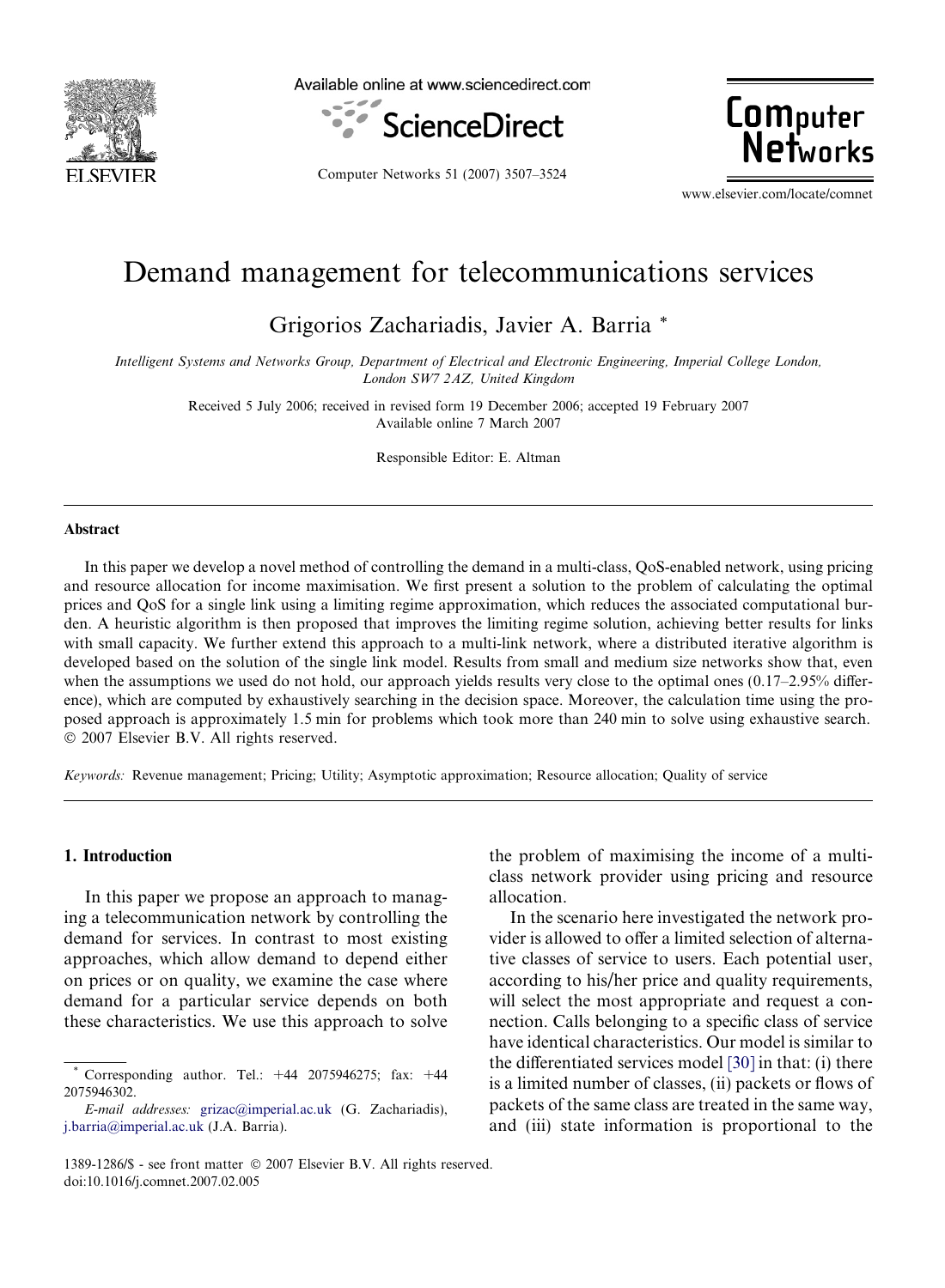number of classes rather than the number of flows. In diffserv the classes' quality of service (QoS) differs in terms of delay, jitter, reliability and other parameters. Using a value similar to effective bandwidth, our model may be a good approximation of the diffserv model. The exact mapping of other QoS requirements to bandwidth can be the subject of further research. We also note that, by making decisions for sets of calls (classes) rather than individual calls, the number of decisions to be made is greatly reduced, improving the scalability of our solutions. The tradeoff is that the decisions are not necessarily optimal for each individual user, since not all the users belonging to a class are characterised by identical requirements.

We assume that, for a given price, an increase in the resources allocated for each call of a specific class leads to an increase of the QoS for this class. If this is the case, the number of potential users willing to subscribe to this class increases, since more users will find the offered quality acceptable. However, the extra resources which will now be used by the users which were already satisfied with the lower quality could have been used for other potential users which, even after the increase of QoS, are not satisfied with it. The unsatisfied users do not request connection and hence are lost from the system. For this reason, a proportion of the resources can be considered not optimally used. The exact amount of resources which are not optimally used in this sense, is the difference between the minimum resources needed to satisfy the total active users, and the actual resources used by them. It could be argued that these resources improve the utility of the users, and therefore may be considered optimally used, but from an income maximisation point of view, these resources do not contribute directly to the income of the network provider.

In this paper we develop methods for minimising the amount of resources not used optimally, as defined earlier. These methods depend on pricing, since the willingness to pay is here considered as being related to the quality expected by a user. Setting different prices for each service is a method for ensuring that users do not request admission for a service which offers much better QoS than they need, assuming that users of low requirements are willing to pay a lower price, and in this way it partially alleviates the problem of misused resources mentioned earlier. Therefore, the way price and QoS are determined for each class greatly affects the efficiency of a network.

We firstly explore the problem of finding optimal prices and qualities for the case of a single link, with the aim of maximising the income. We present a solution which is based on limiting regime approximation and then propose methods to improve this solution. We then develop a distributed iterative solution for the problem of a multi-link network, a solution which is based on the single link solution.

### 1.1. Related work

Most published research uses pricing to control or regulate one of two things: either (i) the incoming rate of new connection requests or (ii) the data rate sent by existing connections or users. In this paper we use pricing to control the incoming rate of new connections.

A method considering pricing for multiservice networks is presented in [\[10\]](#page--1-0). The QoS of each service is given and guaranteed, and the problem of pricing is formulated as an expected income optimisation problem. In contrast, in this paper, we take into account QoS as a decision variable, which affects demand when determining the optimal prices.

Dynamic pricing policies for network services have also been widely investigated, and there is a great variety of propositions. Agent based [\[11\],](#page--1-0) time-of-day [\[6\],](#page--1-0) usage-based [\[29\],](#page--1-0) threshold-based [\[20,7\]](#page--1-0) and congestion-dependent pricing [\[19,12\]](#page--1-0) are some of them. The work of Paschalidis et al. [\[16,17\]](#page--1-0) on dynamic, congestion-dependent pricing suggests that static (congestion-independent) pricing is asymptotically optimal, and therefore the benefits from dynamic pricing may not worth the extra complexity especially for large networks with many calls. A distributed mechanism for resource allocation, based on the pricing results of [\[16,17\]](#page--1-0) is given in [\[18\].](#page--1-0) In contrast to the above approaches, our model allows the provider to make only static decisions.

Regarding static pricing, in the ''Paris Metro Pricing" (PMP) scheme [\[15,21\]](#page--1-0) two classes of services exist in the network, and each one has its own queue. Calls of the high class cost more than calls of the low class. In this way, fewer users request calls of the high class, and each call of the high class can thus use more resources, therefore receiving higher QoS. The PMP scheme exploits also the dependence of demand on prices. In this paper we extend the scheme proposed in PMP, as we also control and guarantee QoS.